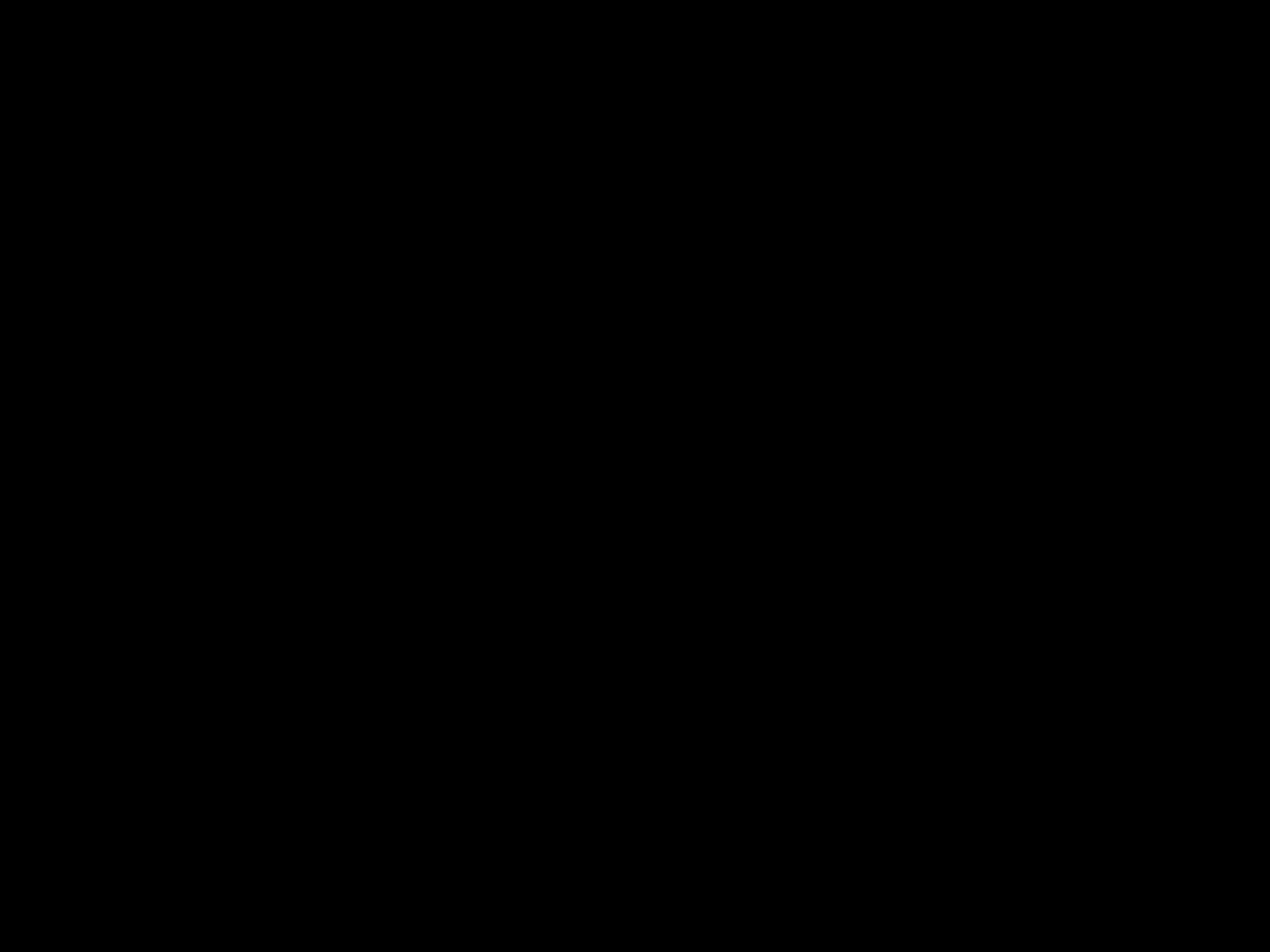By Brian Anderson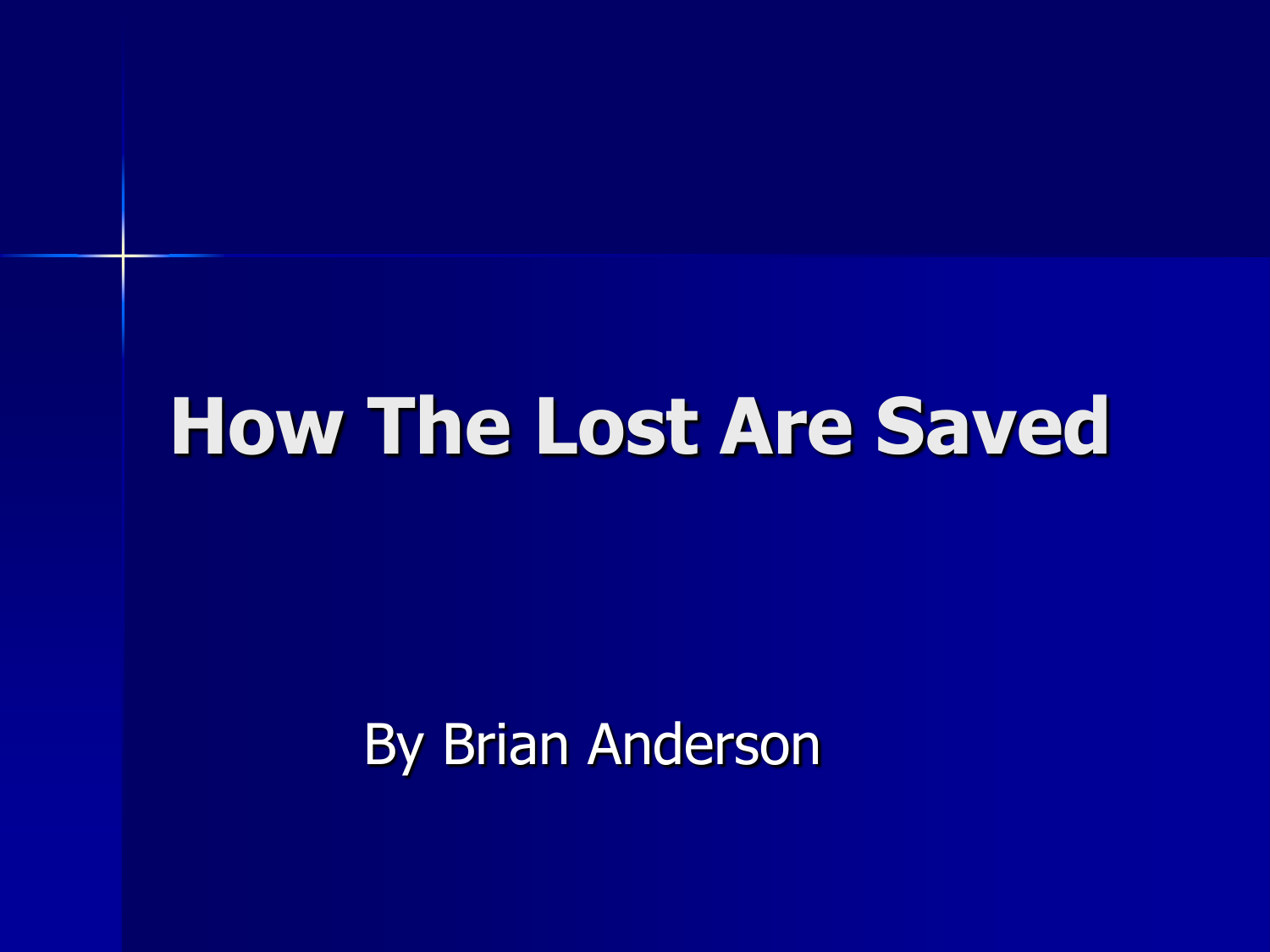■ Someone Notices They're Missing

Ps 8:4, Lk 19:10, I Tim. 1:15 Rom. 5:8, Jn 4:35, Gal. 6:1 I Jn 4:11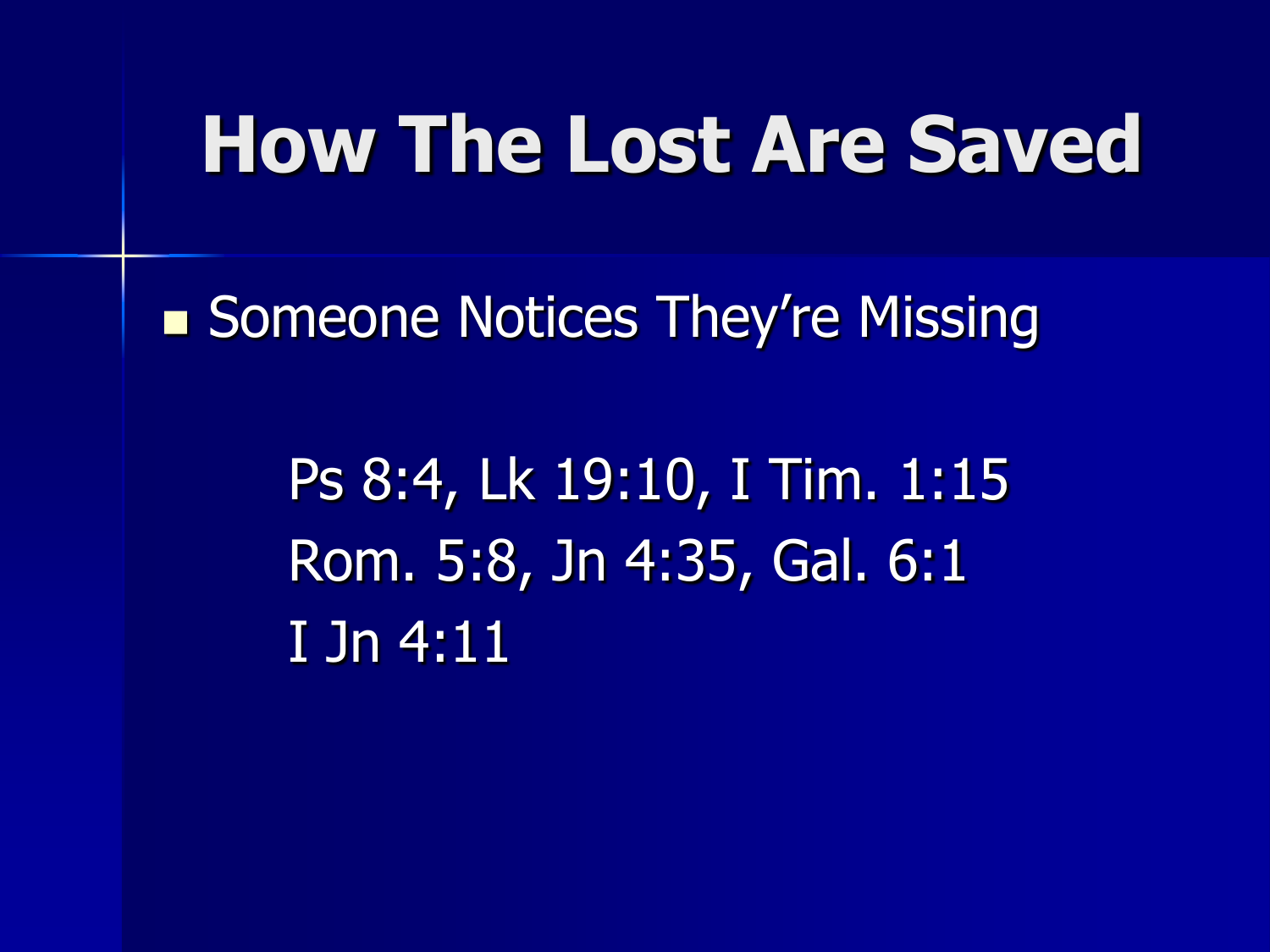■ A Rescue Is Planned

Eph. 1:3-5, Jn 3:16, Gal. 4:4-5 Rom. 1:15ff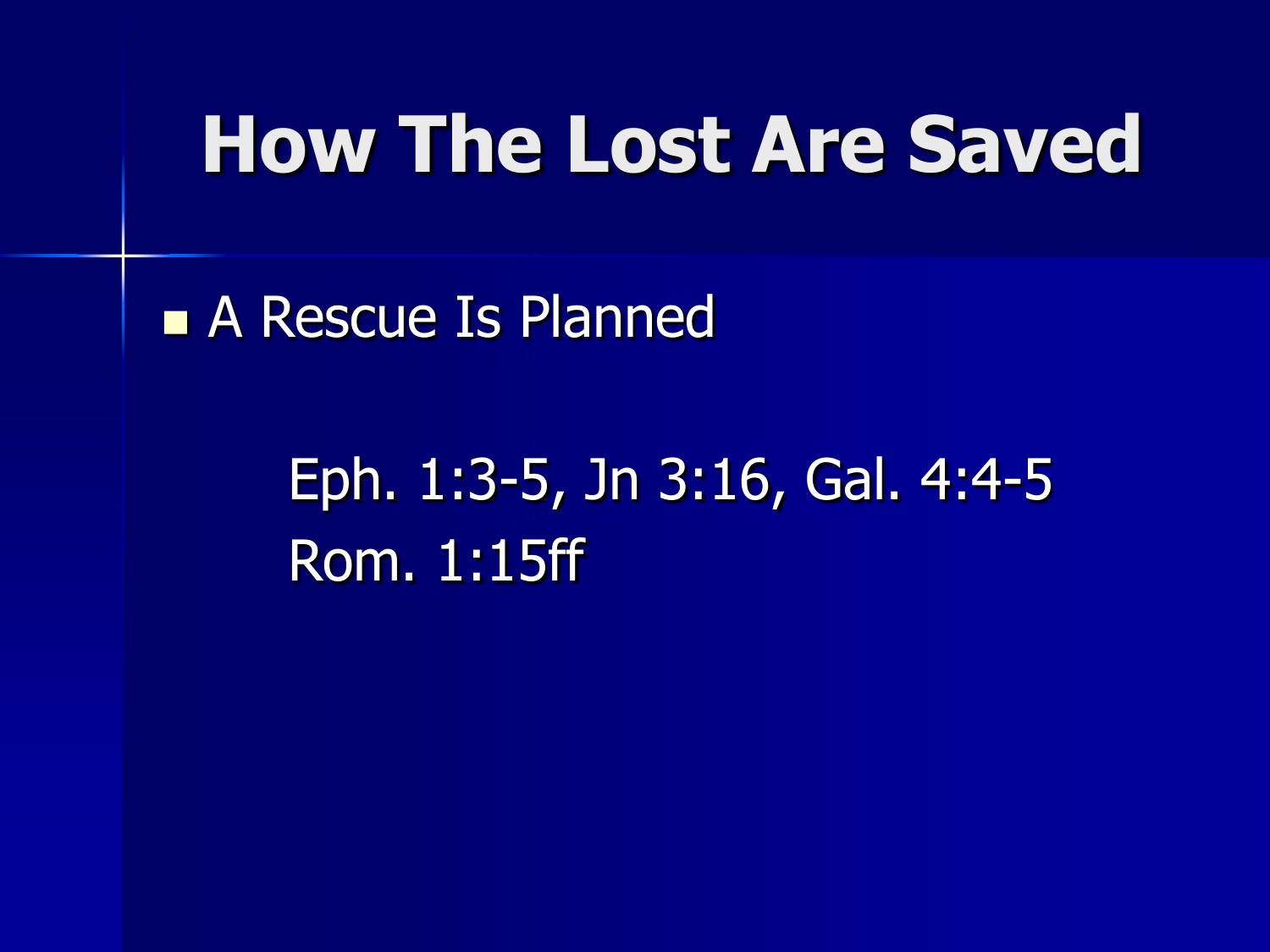■ Proper Tools Are Used

Luke 15, Jn 8:32, I Tim. 2:3-4, I Pet. 1:22ff Js 1:21, 2 tim. 4:2, Ps 119:9, Eph. 4:15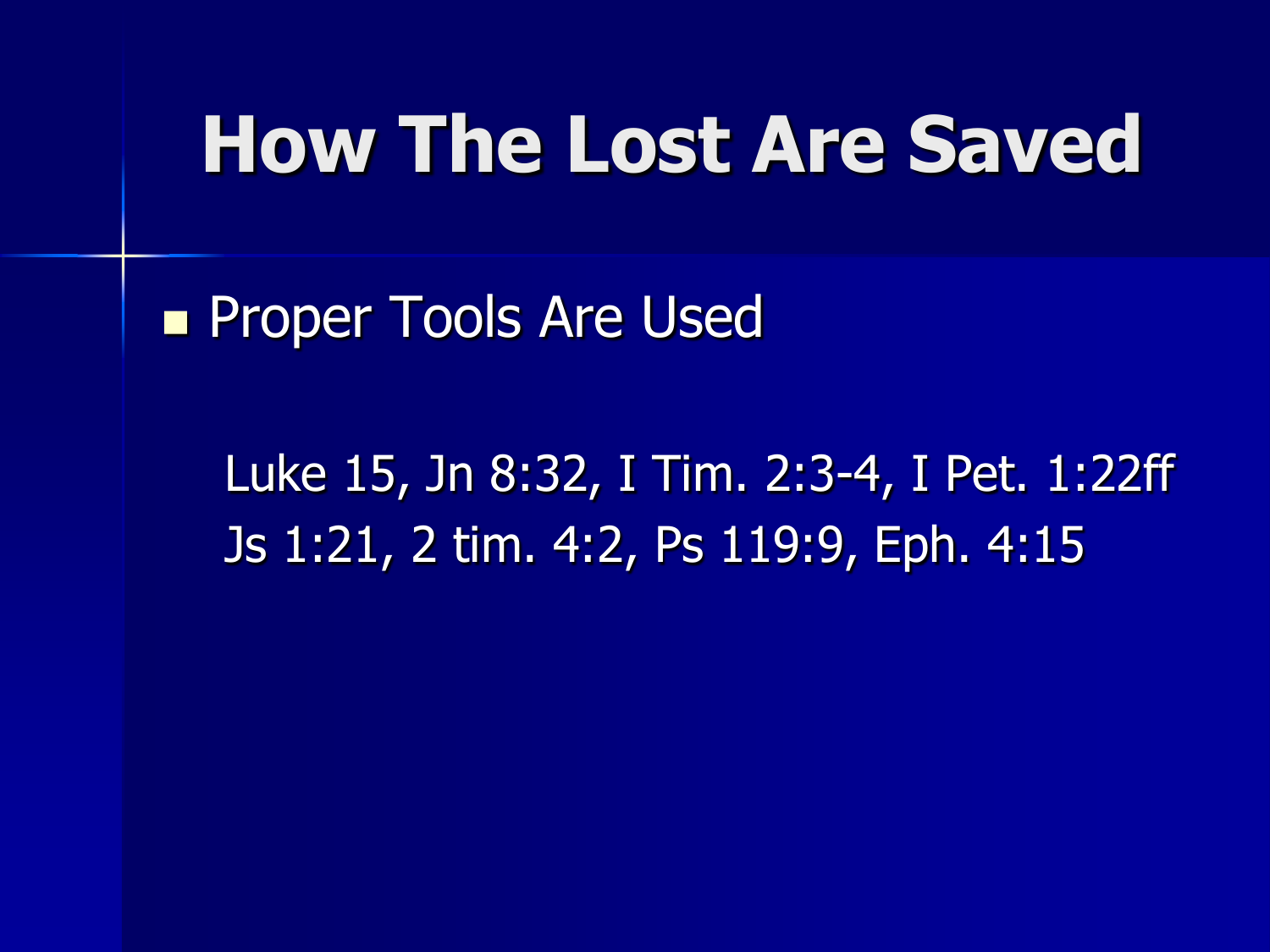■ An Effort Is Made

Mt 9:37ff, I Cor. 1:21, Lk 14:33 Prov. 11:30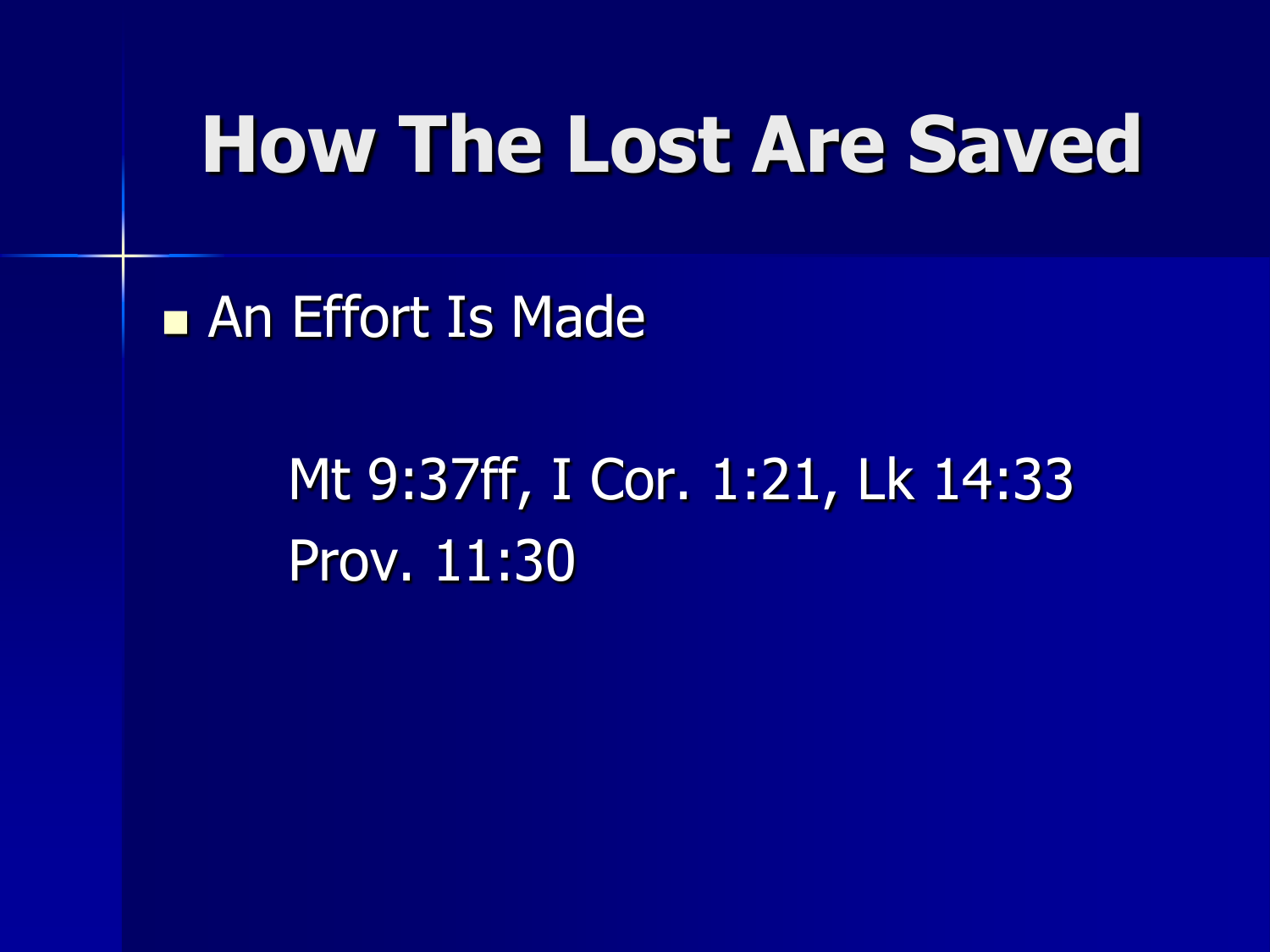■ Rescuers Go To The Lost

Mt 28:19-20, Mk 16:15, 2 Tim. 2:2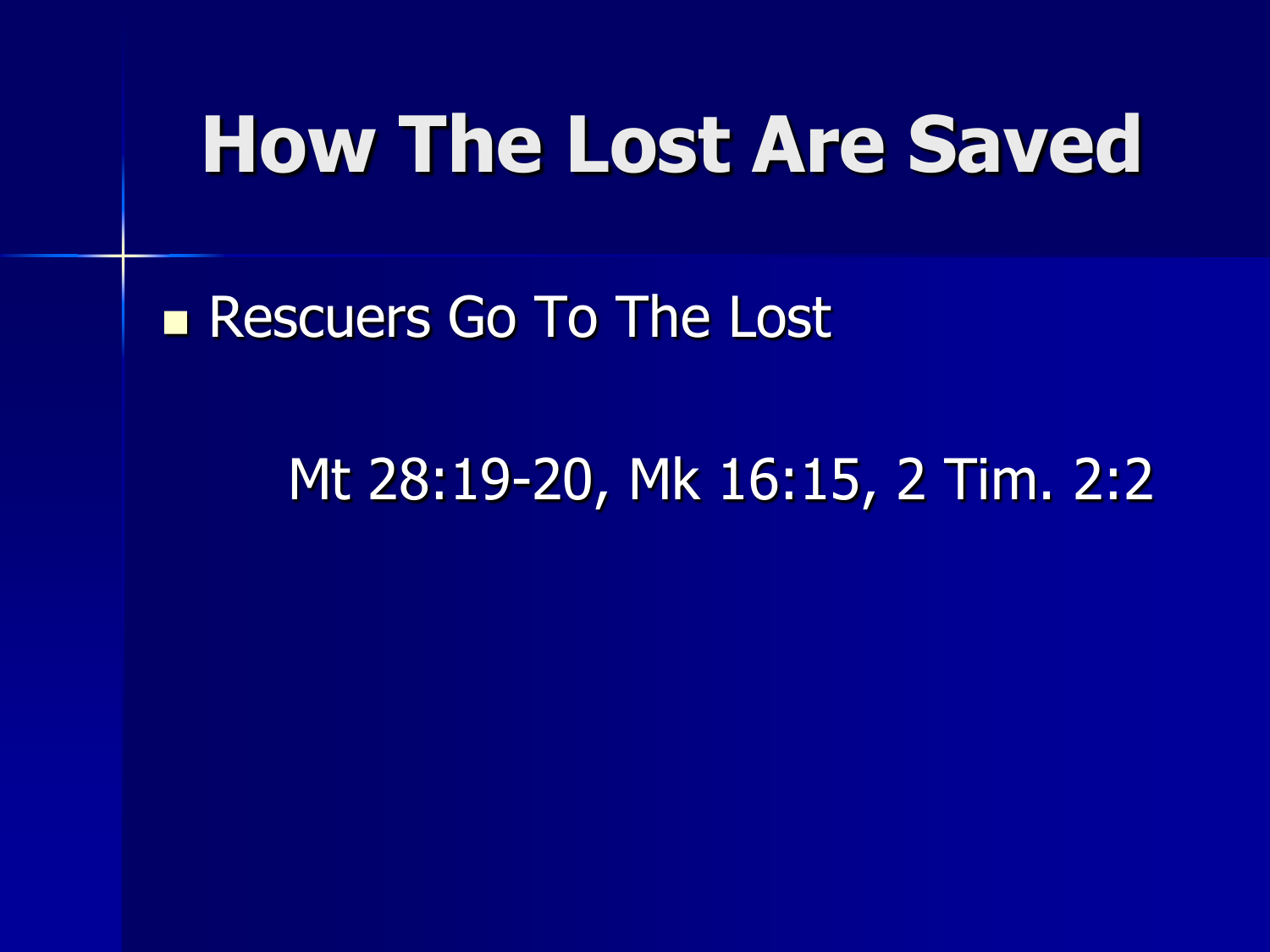**The Lost Are Thirsty** 

Mt. 5:6, Jn 5:40, Is 55:10ff I Cor. 3:6-9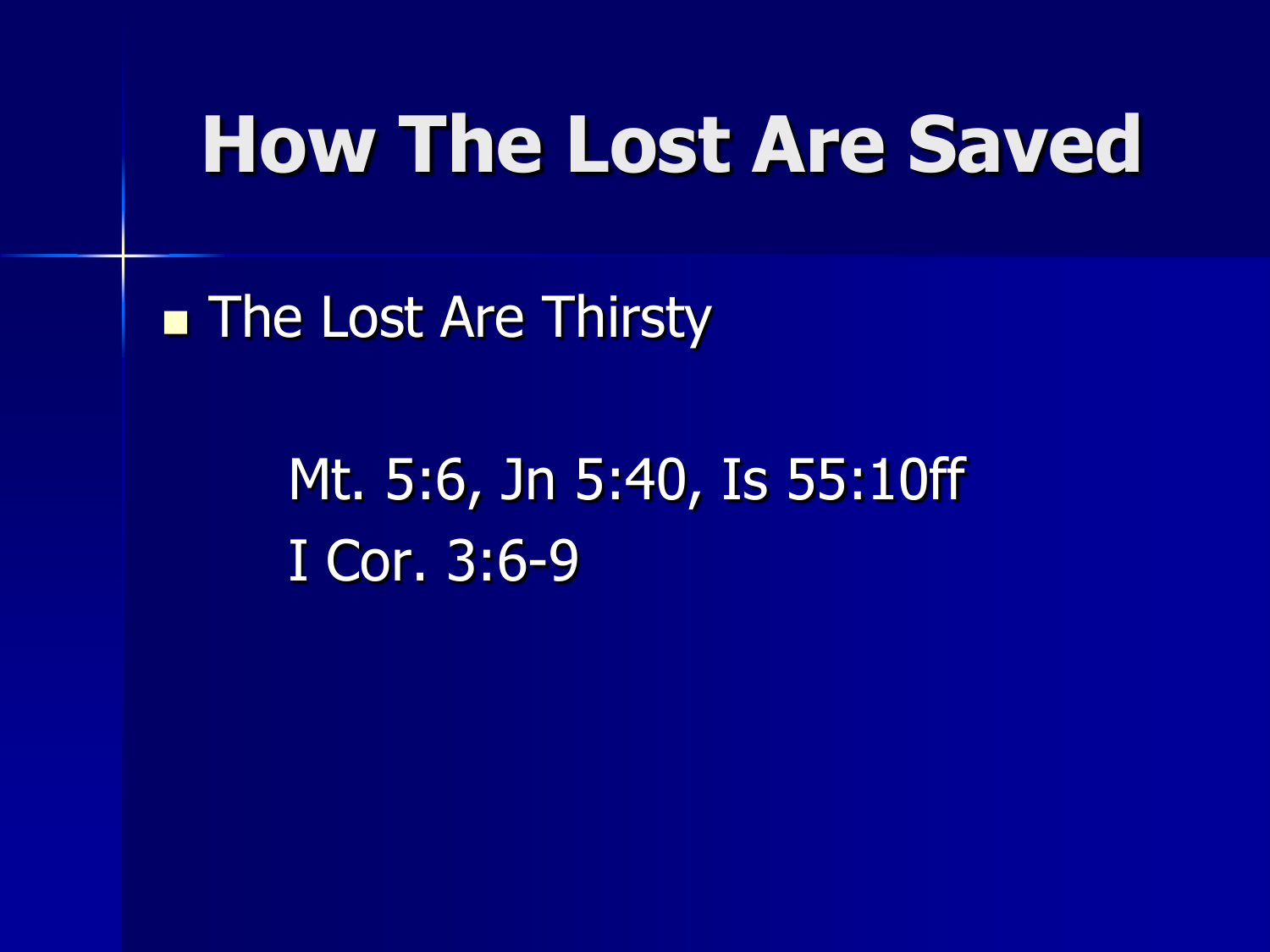■ Someone Notices They're Missing ■ A Rescue Is Planned ■ Proper Tools Are Used ■ An Effort Is Made ■ Rescuers Go To The Lost ■ The Lost Are Thirsty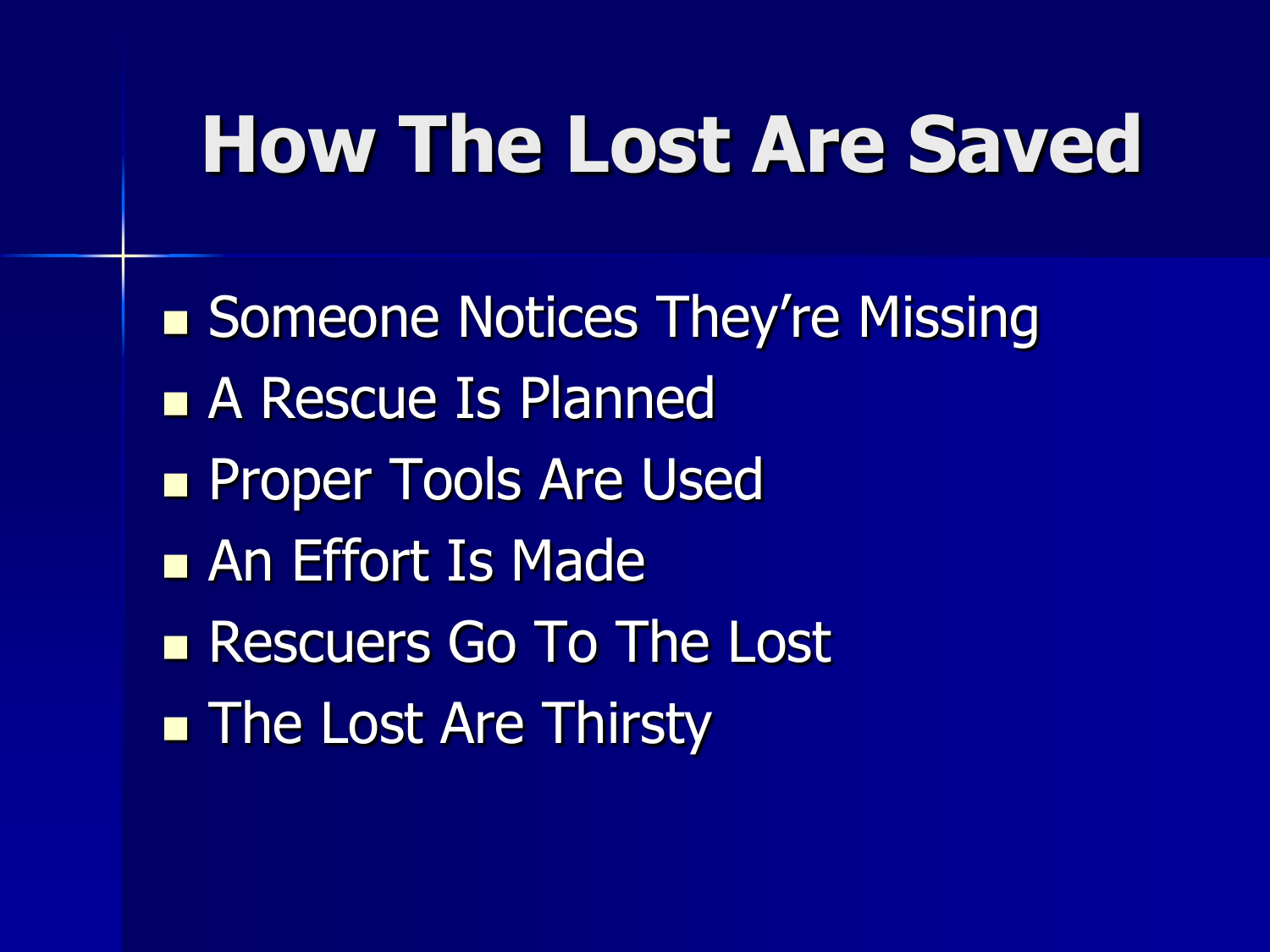#### ■ Live It

Matt. 7:3-5, Rom. 2:21-13, Matt. 5:13-16, Phil. 2:15-16a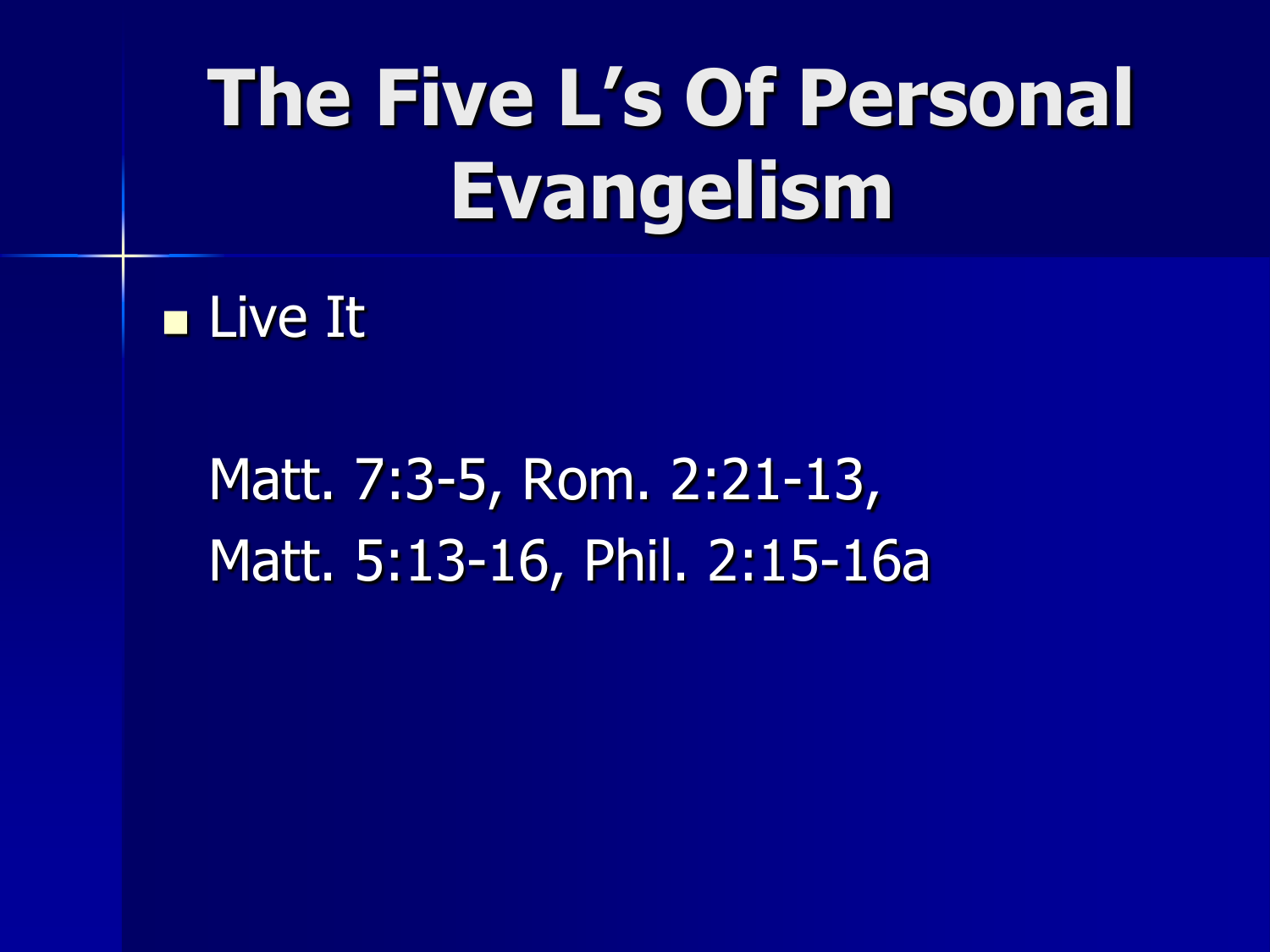

#### Jn 4:35, Matt. 9:37, Luke 8:4-15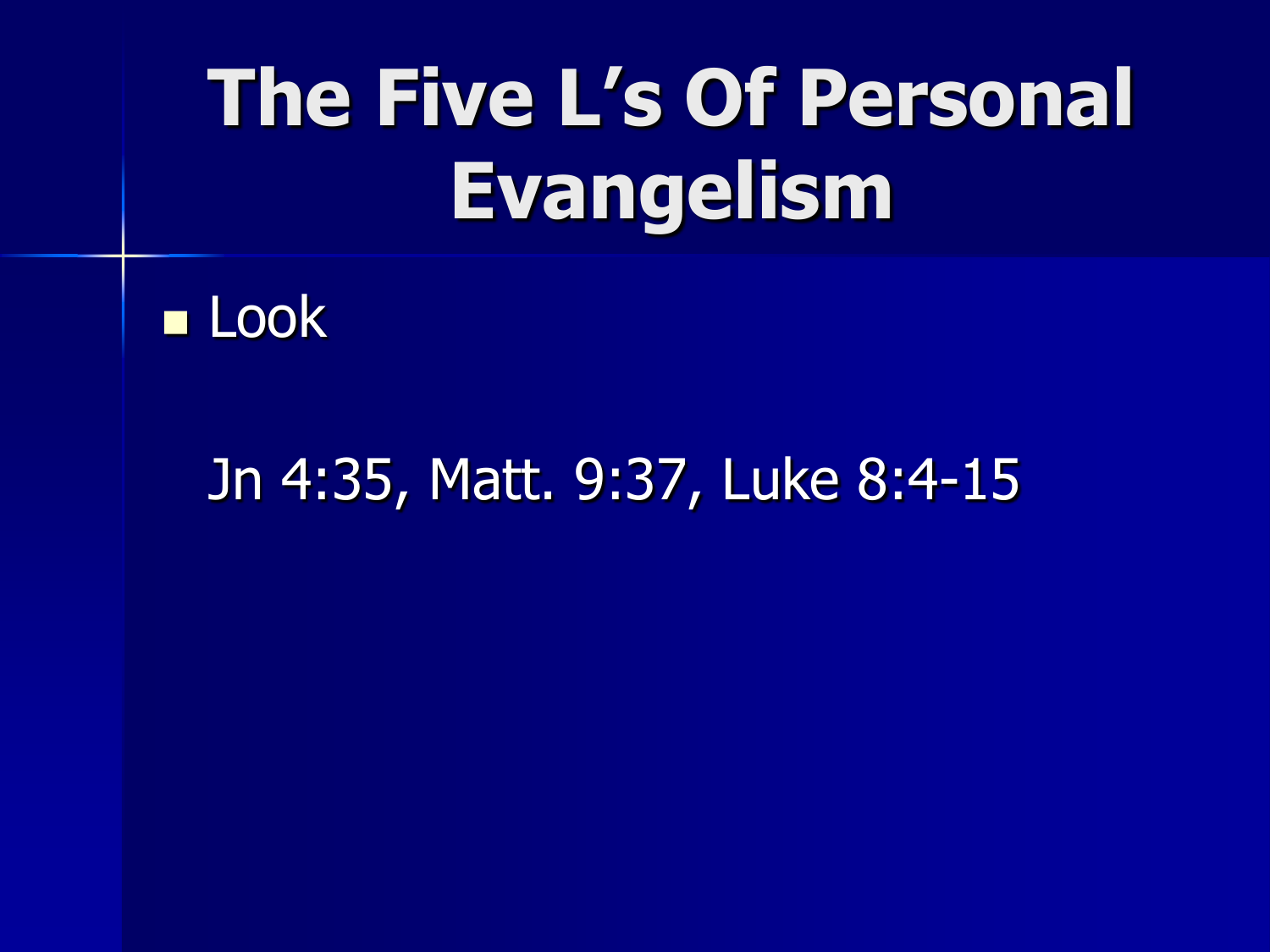

Jn 3:16-17, I Jn 4:11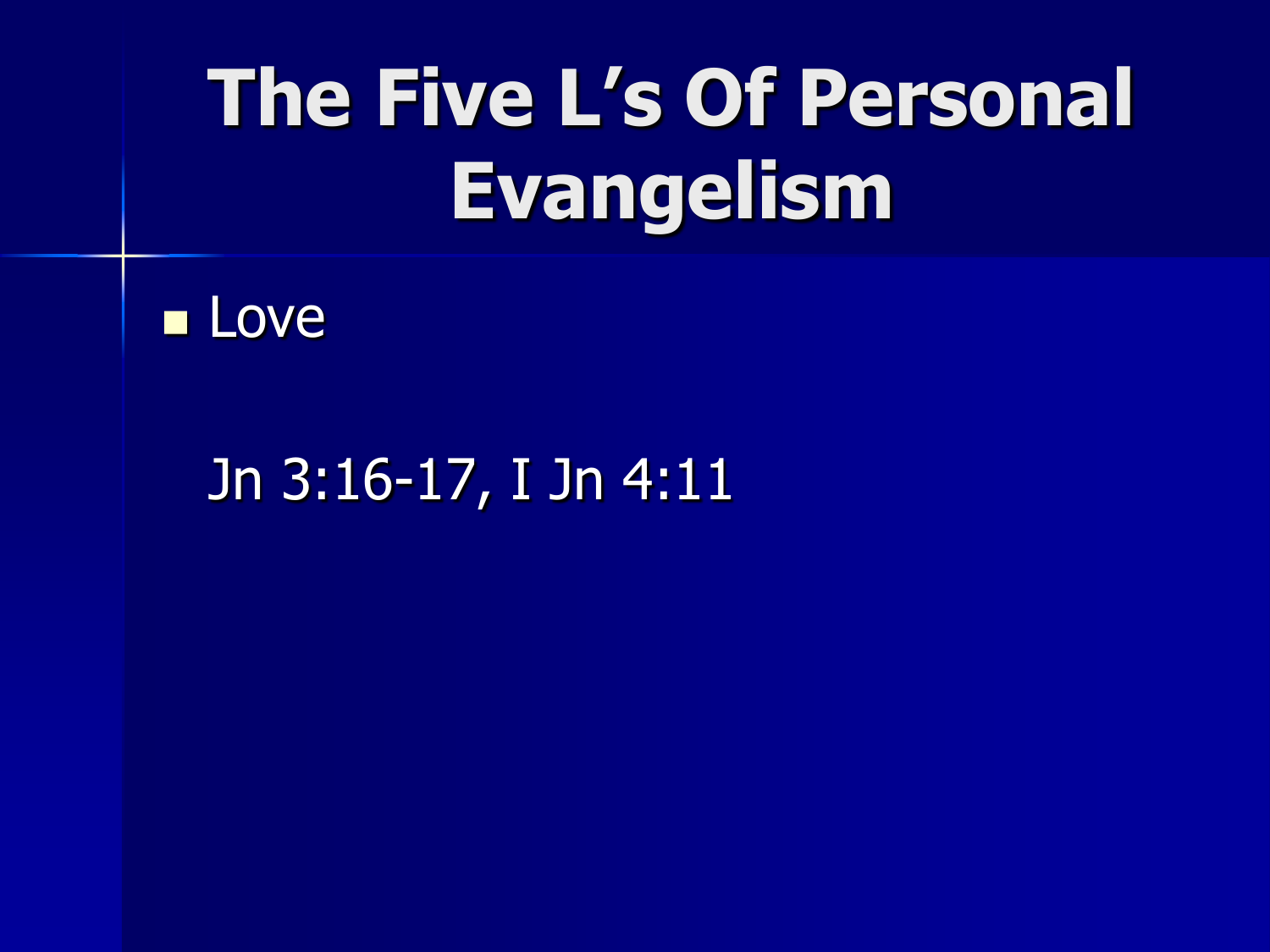

#### I Cor. 3:6-9, I Cor. 15:58, Is 55:10-11